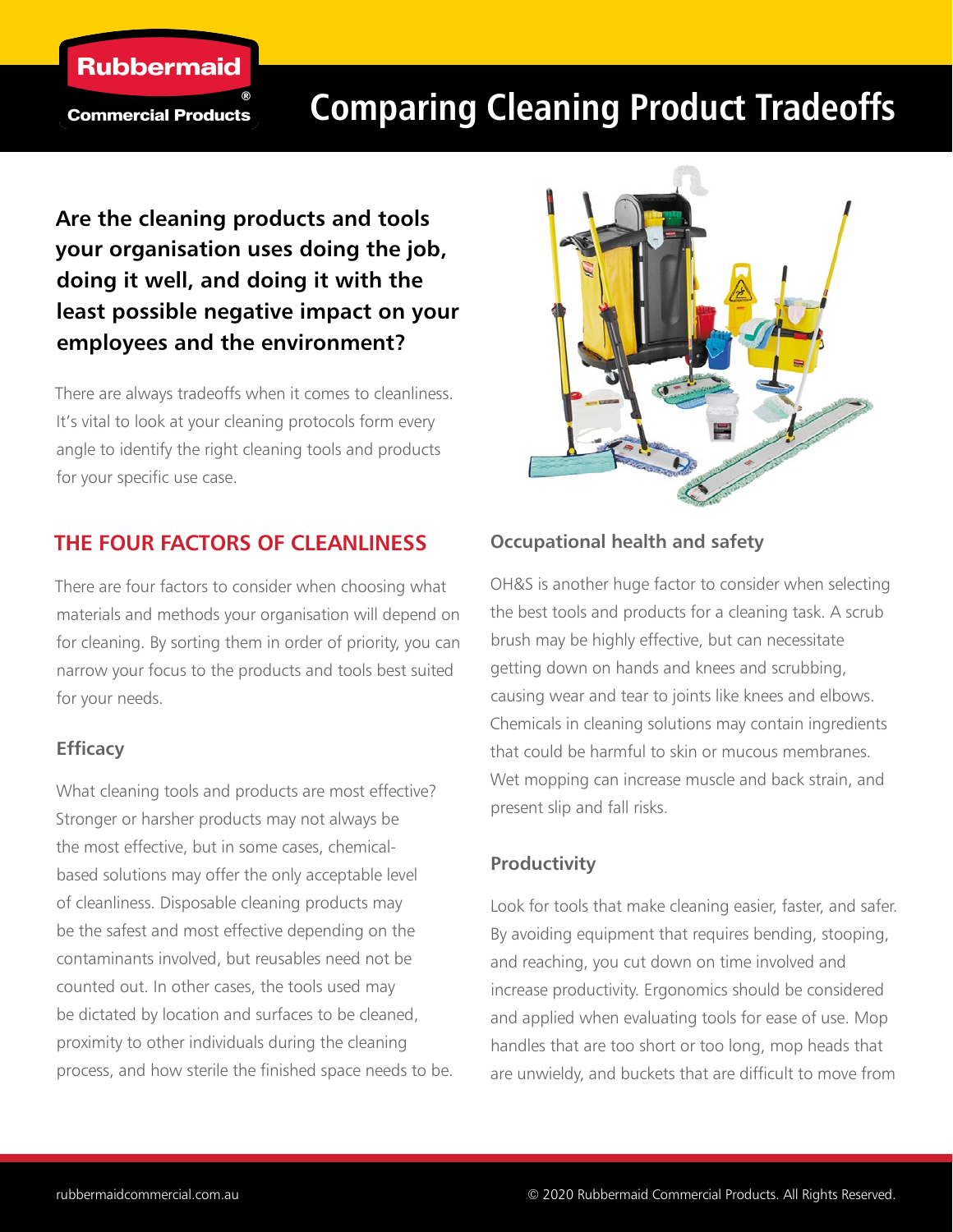place to place can slow cleaning processes and more quickly exhaust the user. Also, seek options that provide visual cues for proper use—colour coding systems that designate equipment as appropriate for specific use.

#### **Sustainability**

Is the cost/value ratio sustainable over time? Disposable cleaning cloths may allow for a faster clean, are highly convenient, eliminate the need for laundering steps, and reduce risks of crosscontamination. However, in many areas of a facility, reusable options may be just as effective. While laundering must be considered, the lifetime value of each cloth may offset the added time and cost involved

# **CLEANING GOALS**

When selecting a cleaning process and identifying the best equipment to complete it, think about the overall goals and how they are to be prioritised. Typical cleaning goals include:



in maintenance. Likewise, harsher chemicals may allow for a faster clean and disinfectant procedure, but can require extra budgeting for protective gear. They may also cause breakdown of surfaces and equipment over time, leading to costly replacement needs.



- **Superior cleaning results as a routine**. Consistency should be expected from whatever process is ultimately chosen.
- **Reduced health and safety risks,** from both a physical and functional standpoint. Potential harm from chemical exposure and repetitive motion should both be carefully weighed.
- **Decreased exposure to chemicals,** both from the cleaning process and any required sterilisation. Combining cleaning and disinfecting steps can reduce exposure, as can considering cleaning solutions that remove much of the need for chemical intervention.
- **Reduced bioburden and environmental impact.** Decrease in waste can be achieved by selecting reusable tools and materials.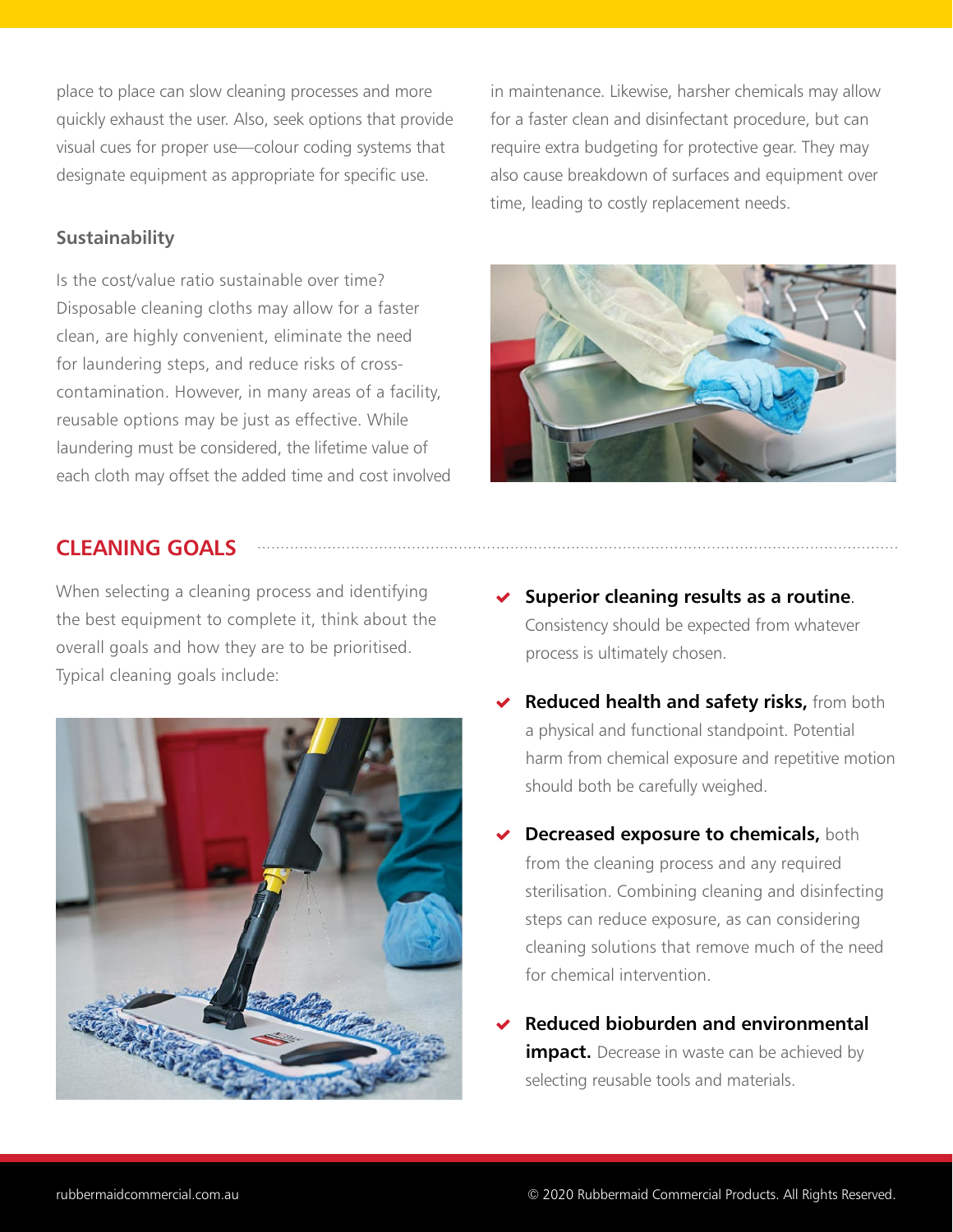

#### **Challenges when it comes to** efficacy

When it comes to efficacy, the option that provides the fastest, easiest clean may be undesirable for other reasons, such as environmental impact or OH&S risks. That's where reusable cleansing cloths come in to play. For example, this option can lower costs over time, have limited environmental impact and lower the dependence on chemicals for an effective clean. There are cons, however. Those include laundering requirements, potentially limited disinfectant capabilities and more comprehensive training (or retraining) to achieve consistent results that meet required standards.

#### **Challenges when it comes to** OH&S

There are many known dangers when it comes to common cleaning tools and products. In addition to the damage chemical ingredients and harsh or abrasive cleaning materials can have on surfaces, there may be specific dangers to cleaning staff, including repetitive stress injury or chemical exposure. Your organisation may be required to incur additional costs in safety gear to meet worker safety regulations, and be prepared for potential workers compensation cases. Ergonomic tools and reusable products can resolve some of these issues, and extra training can improve compliance and reduce chances of cross-contamination. Integrating dry mopping technique can reduce grey water and alleviate back and shoulder pain by allowing mopping movements to stay closer to the worker's core.

#### **Challenges when it comes to** productivity

Productivity can be affected by many factors. The right tools can make all of the difference to workers with a heavy load of cleaning to get through daily. Proper training and stringent documentation requirements can help ensure compliance. However, each additional step can cause extra time to be added to the process. To ensure a high standard of cleanliness, care must be taken not to overload individuals, as corners will almost inevitably be cut. A clear chain of reporting can help provide accountability while keeping productivity on point. Charging buckets that allow all mops required for a cleaning shift to be stored and transported at once relieve the necessity to change or refill water or make multiple trips to exchange mop heads.

#### **Challenges when it comes to** sustainability

Trying to shift your organisation towards a higher level of environmental conscientiousness and sustainability? Moving towards higher quality tools and reusable products may meet with resistance at first. Issues often raised in regard to reusable products include the potential increased costs for sanitisation and laundering, and worries over compliance with a change in cleaning protocol may also raise concerns. However, the longevity of modern reusables like microfiber cleaning cloths and mop heads can often swing the balance in their favor.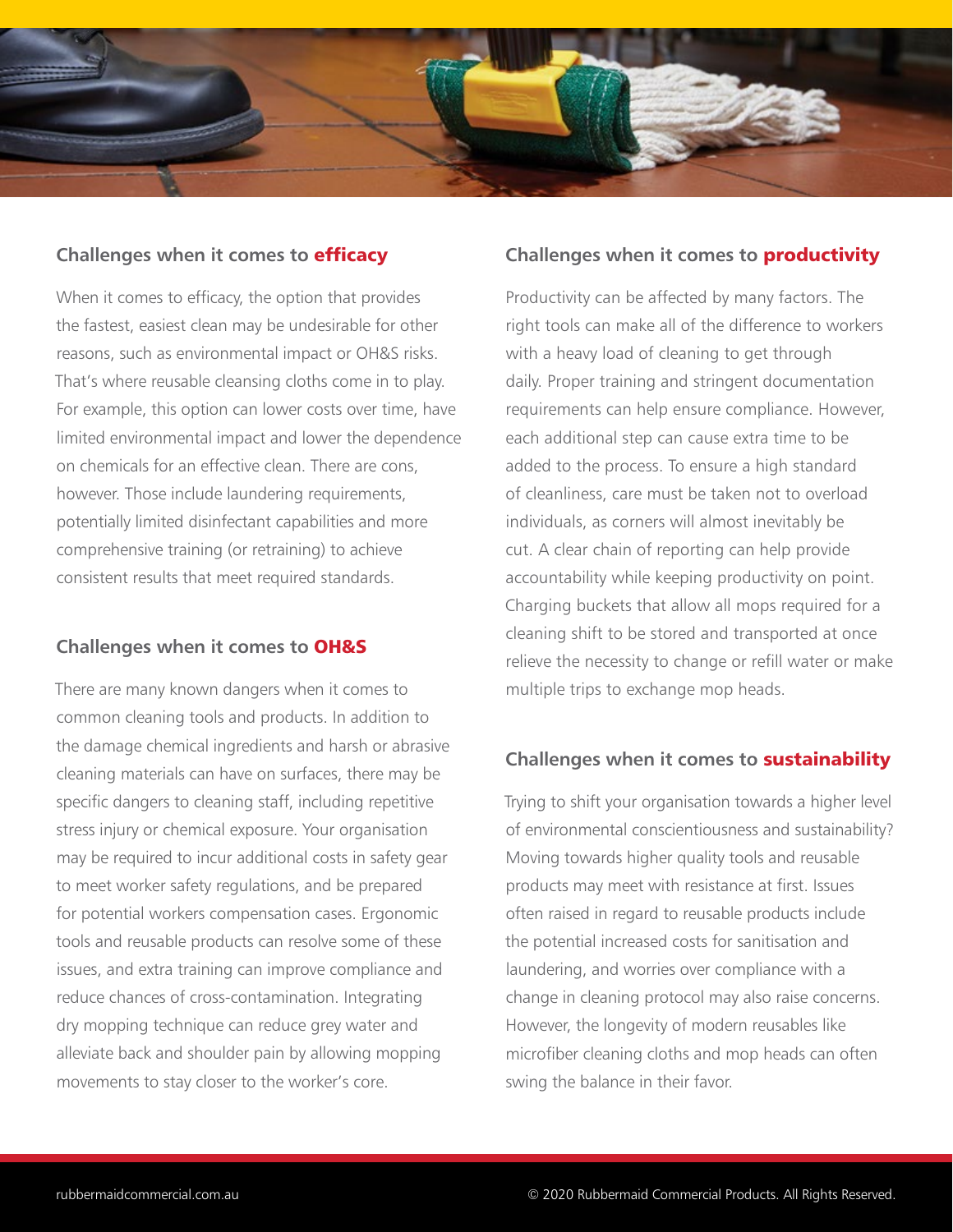# **BALANCING ALL FACTORS TO FIND THE BEST SOLUTION**

Making the final decisions regarding your organisation's cleaning process and equipment choices should also be informed by the following additional factors:



#### **Risks of the specific workplace**

Cleaning an empty office building has a different set of risks than cleaning a bustling healthcare facility. The simple addition of other people present during the cleaning process can add layers of complexity, and affect what tools are appropriate and what solutions are acceptable.

# **Risks of the specific industry**

A retail space will be less likely to present hazardous contaminants than a healthcare institution or food service facility. Biohazards will demand a different type of cleaning process that simple dust or dirt. Bacterial or fungal risks can vary by area within a facility as well.

# **Space and equipment limitations**

For a large building with multiple areas and surface types to be cleaned, space may need to be held for large types of equipment like vacuum systems of commercial floor buffers. This can limit the space available for a wide variety of cleaning products, and require you to make choices in the interest of storage options.

#### **Cost management**

Proper training in the use, storage, and maintenance of tools can extend their useable lifespan. Investing in high quality equipment and reusable products can mean a higher upfront capital expenditure, but the cost savings over time can be substantial. Disposable products can be implemented as needed, and compliance with cleaning standards achieved by regular reporting and documentation to avoid costly violations.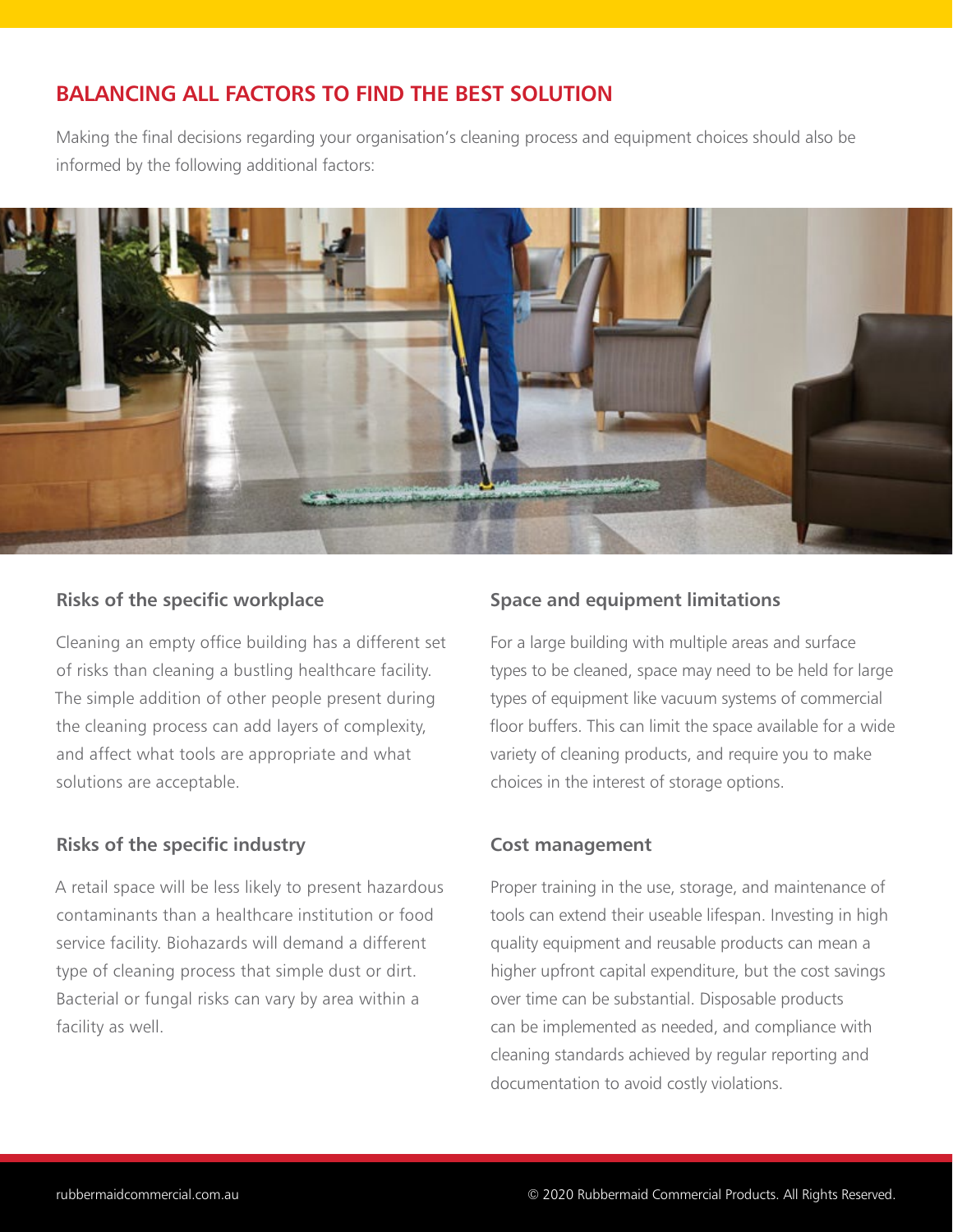# **RUBBERMAID® SOLUTIONS**

Rubbermaid offers a full line of commercial cleaning solutions, including mops, buckets, spill kits, and more. Of particular interest to organisations seeking to shift towards a less chemically dependent cleaning process, HYGEN<sup>®</sup> microfibre products can pave the way.

HYGEN® microfibre material delivers a superior clean and serves as an ideal alternative to traditional cleaning products. Options include:

- ◆ HYGEN® microfibre disposable cloths, for productivity and 99.9% microbe removal cleaning
- ◆ HYGEN® microfibre mitts and wand covers for hard to reach and hard to clean surfaces like blinds and glass
- ◆ HYGEN® microfibre cloths, for long lasting use and higher cost savings over time
- ◆ HYGEN<sup>®</sup> microfibre pulse mops for speed, efficiency, and a better overall clean

The innovative technology allows for effective, easy removal of dirt, bacteria, and allergens from a variety of surfaces, making it a viable choice for all industries and levels of cleanliness required. From food service to healthcare, from retail to office suite, HYGEN® microfibre products deliver a cost-efficient, highly effective, compliant and user-friendly way to achieve your organisation's various cleaning goals.



Evaluating cleaning product tradeoffs doesn't mean having to settle for less than the best available option. With HYGEN®, you can mix and match products and equipment to create customised solutions. This can provide your cleaning staff with safe, efficient ways to complete their tasks, and also keep you in compliance with the most stringent standards. Health, safety, and cleanliness should always go hand in hand.